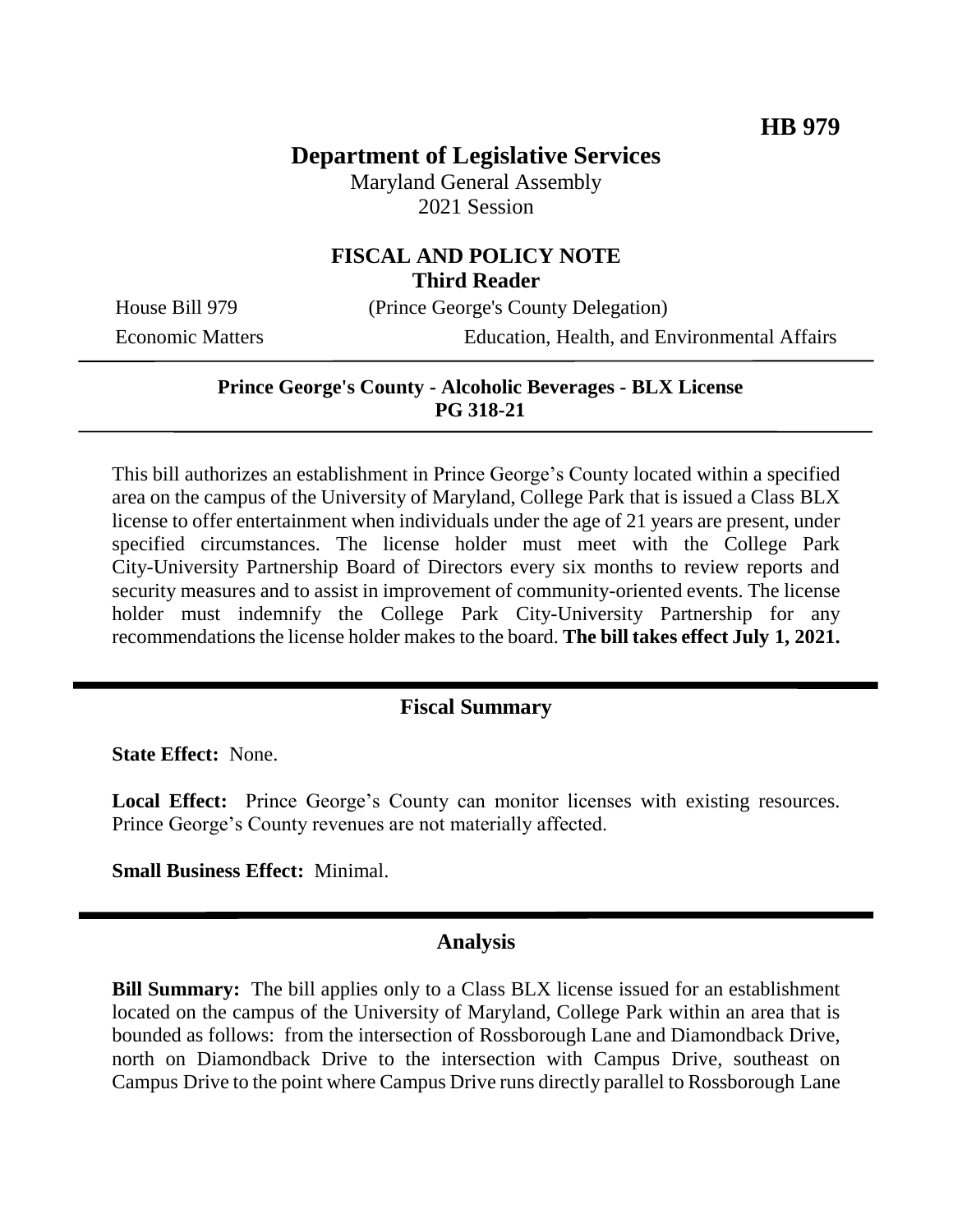where it intersects with Rhode Island Avenue, south from the roadway of Campus Drive to the intersection of Rossborough Lane and Rhode Island Avenue, then northwest along Rossborough Lane back to the intersection of Rossborough Lane and Diamondback Drive.

The Class BLX license holder may offer entertainment when individuals under the age of 21 years are present if the license holder enters into an agreement with the College Park City-University Partnership, the City of College Park, and the University of Maryland to work together to provide a quality restaurant experience and appropriate community-oriented entertainment. Live music and entertainment will generally start by 8:00 p.m. or 9:00 p.m. and end by midnight. If an event is anticipated to extend later than midnight, the license holder must inform and request comment from the University of Maryland and the College Park City-University Partnership. On occasion the entertainment may occur between 8:00 a.m. and 8:00 p.m. The license holder must employ appropriate levels of security for a live music and entertainment event.

The lease of the property on which the licensed premises is located includes provisions that require the license holder to (1) immediately notify the landlord of any violation or citation relating to the license; (2) work closely with the College Park City-University Partnership to maintain a safe and healthy community-oriented establishment; (3) provide the College Park City-University Partnership a list of upcoming events each month; (4) participate in reviews; (5) maintain and operate the facility in a manner that is safe, healthy, and community-oriented; and (6) refrain from advertisements or inducements that may be interpreted to encourage consumption of alcoholic beverages by underage patrons.

**Current Law:** The board may issue a Class BLX license for use in a luxury restaurant that has (1) a minimum capital investment of \$1,000,000 for a dining room and kitchen equipment, excluding the cost of the land, building, or lease and (2) seating for at least 100 individuals. The license authorizes the licensee to sell beer, wine, and liquor for on-premises consumption from 6:00 a.m. to 2:00 a.m. the following day. Generally, a licensee may not sell beer, wine, or liquor for on-premises consumption between 2:00 a.m. and 6:00 a.m. or from a bar or counter on Sunday between 6:00 a.m. and 2:00 a.m. the following day. The annual license fee is \$3,875. A single license holder may hold up to 15 Class BLX licenses, subject to specified conditions.

### **Additional Information**

**Prior Introductions:** None.

**Designated Cross File:** SB 739 (Senator Rosapepe) - Education, Health, and Environmental Affairs.